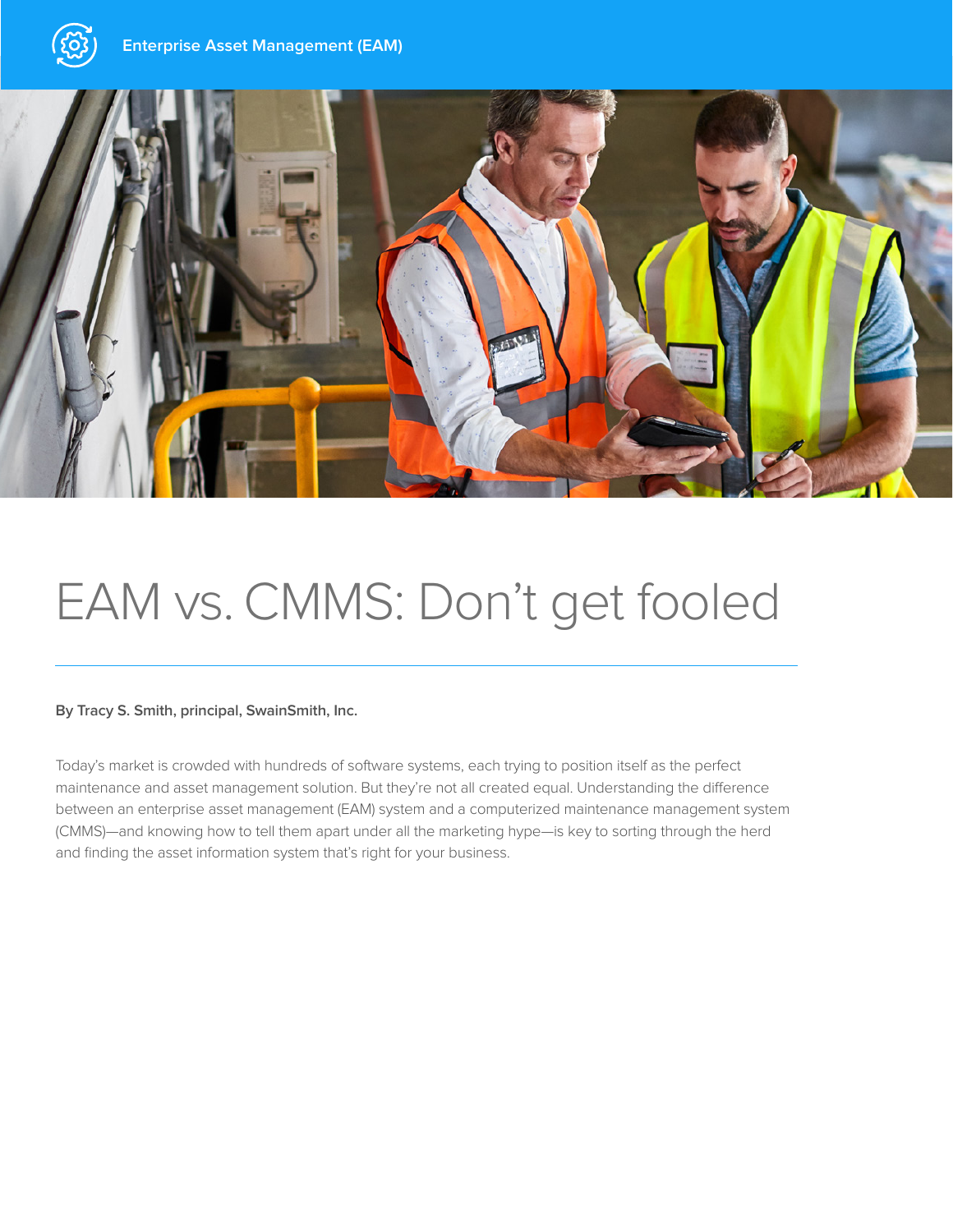| 3 | Aren't CMMS and EAM the same thing?                             |  |
|---|-----------------------------------------------------------------|--|
| 3 | What is a computerized maintenance<br>management system (CMMS)? |  |
| 4 | What is an enterprise asset<br>management (EAM) system?         |  |
| 5 | What is the difference (and why does<br>it matter)?             |  |
| 6 | Which one is right for my business?                             |  |
|   | Where to go next                                                |  |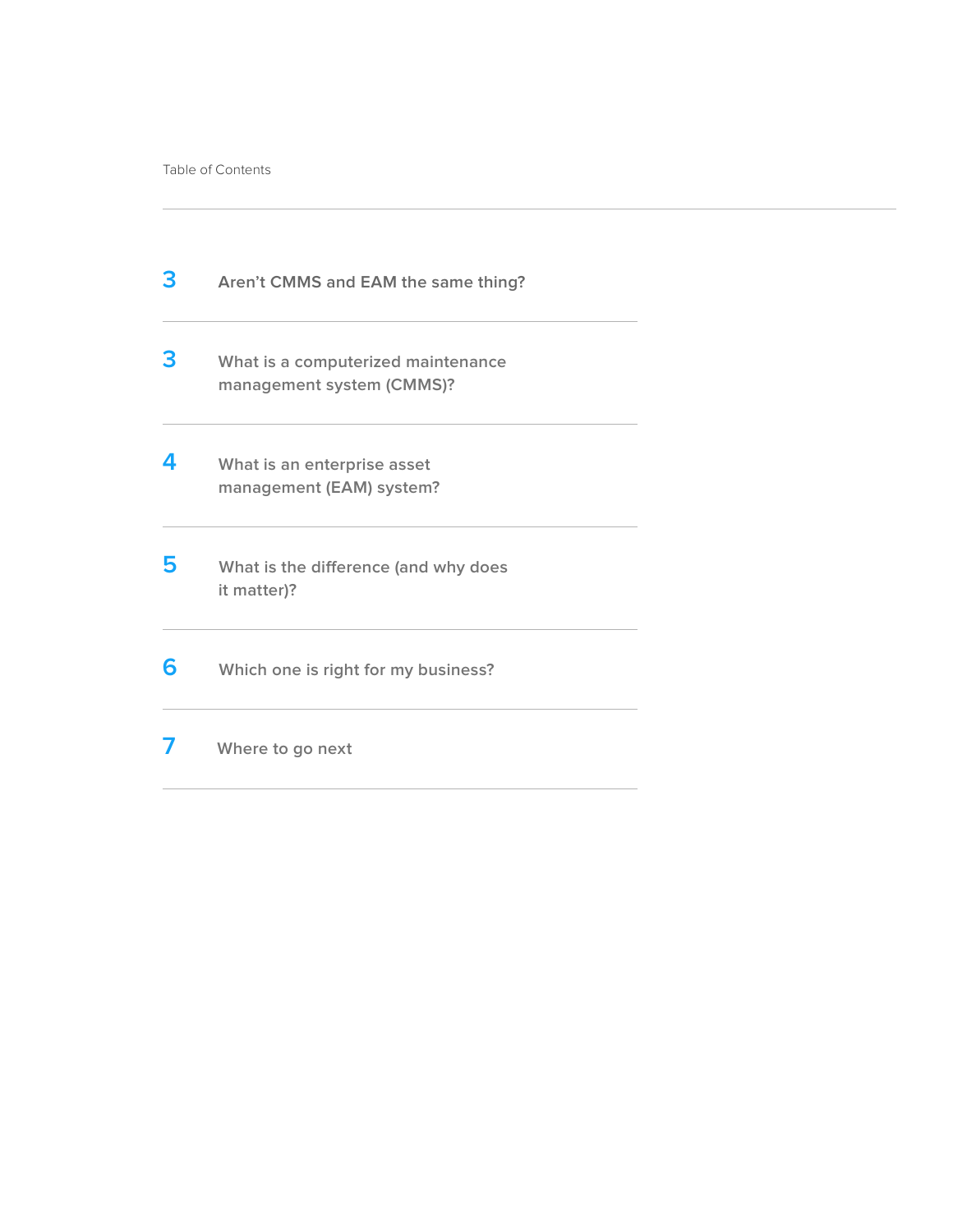### **Aren't CMMS and EAM the same thing?**

Two types of products dominate the maintenance and asset management software market: enterprise asset management (EAM) systems and computerized maintenance management systems (CMMS). The two terms are thrown around a lot, but it's not always clear what the difference is—especially when you're trying to decide which software system to purchase for your business. The confusion is not helped by the fact that many true CMMS products have started advertising themselves as EAM systems, or as EAM/CMMS hybrids.

On the surface, these products all make similar claims and seem to do similar things. They're all geared toward maintenance; they all offer cloud-based subscriptions; and most of them provide additional features like inventory management and asset tracking. Some CMMS software packages even offer features that have traditionally been the domain of EAM systems, such as purchasing modules or multi-site management tools. This raises an important question. In today's market—where web architecture and mobile apps are par for the course, and multi-site support is becoming more and more common—is there any noticeable difference between an EAM system and a CMMS? Have we reached a point where the lines are so blurred that they're basically the same thing?

The answers are yes, there's a difference, and no, they're not the same thing. Let's be clear: Not every product that claims to be an EAM system has real EAM functionality. While it's true that the line between EAM and CMMS is not as clearly defined as it was 20 years ago, these two types of software packages still have big differences in approach and functionality.

### **What is a computerized maintenance management system (CMMS)?**

CMMS were designed to be exactly what the name says: computerized maintenance management systems. They began their lives in the 1960s as technology for managing work orders with punch cards instead of with paper and filing cabinets, and then emerged as computer software in the 1980s. As these systems evolved, they added more features to support a wider range of business needs. These days, most CMMS have some form of preventive maintenance, asset and inventory management, and mobile functionality. Many boast additional features such as project management, multi-site support, or the ability to purchase maintenance, repair, and overhaul (MRO) parts from an online catalog without leaving the CMMS.

Despite their growing range of capabilities, maintenance management remains the heart of a CMMS software package. Smaller CMMS products focus exclusively on work orders and equipment records. Even the largest aren't designed to provide much functionality outside of maintenance and MRO materials management. This limited focus makes sense, given their history, and in some situations it can even be seen as an advantage. CMMS are dedicated, streamlined tools for managing maintenance operations. They aren't supposed to service the asset management needs of the whole organization. This leaves gaps, but businesses can fill these by integrating their CMMS with other software systems that provide services such as scheduling, purchasing, and accounting.

CMMS are an attractive solution for small maintenance operations that need a simple way to manage work orders, equipment records, and spare parts. These systems can't do everything, but they often have a smaller price tag than their larger and more powerful cousins—the EAM system.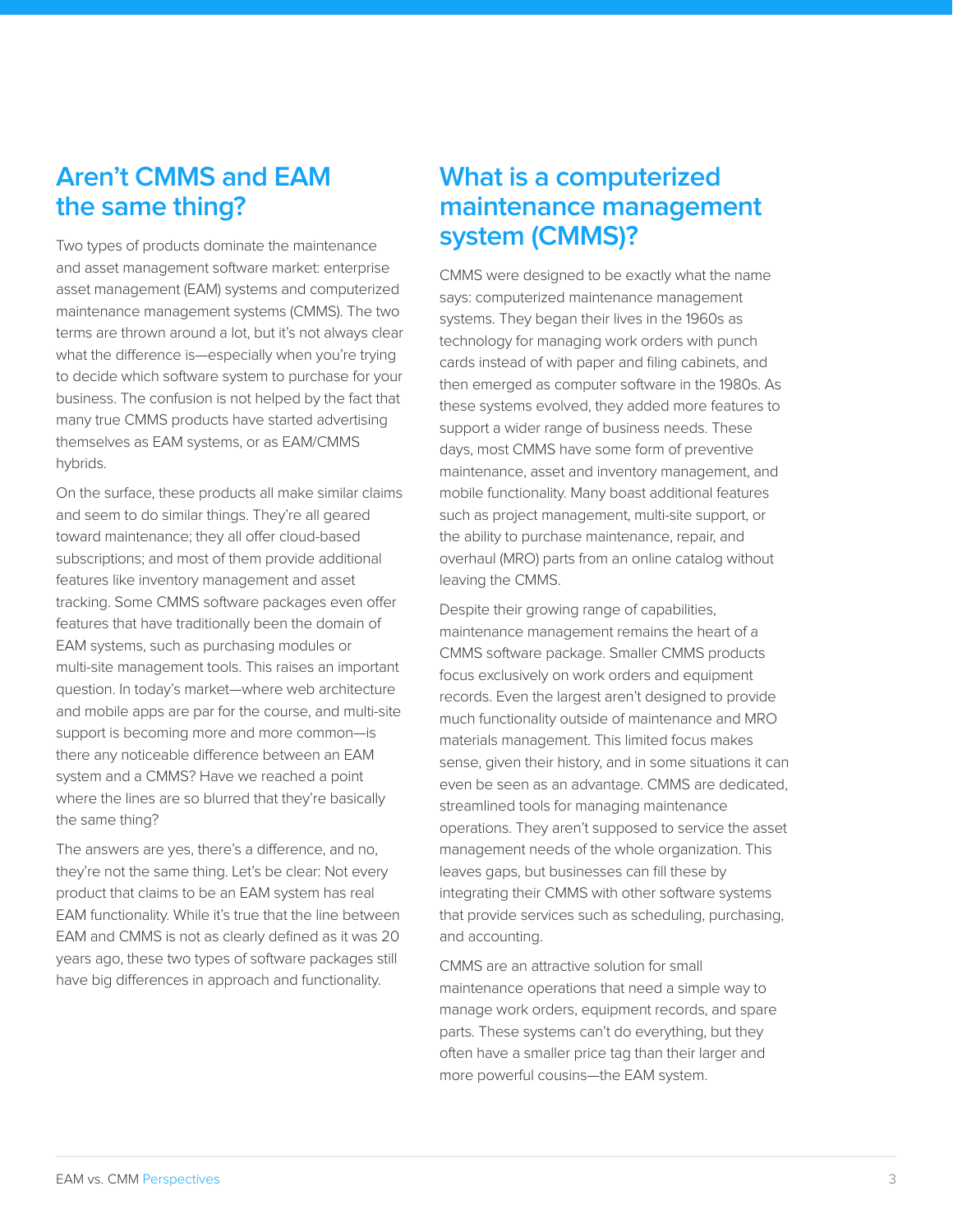#### **What is an enterprise asset management (EAM) system?**

As the name "enterprise asset management" suggests, EAM systems were designed to be unified platforms for managing an organization's physical assets across the enterprise. They came on the scene later than CMMS, once network technology gave companies the ability to link computer systems across multiple sites. EAM systems include maintenance management capabilities, but they consider the total cost of ownership (TCO) for a company's physical assets, and provide a wider

range of features to track, manage, and analyze asset performance and costs through the whole asset life cycle—from acquisition to decommission, and everything in between.

Because they are designed for the enterprise, EAM systems serve every facet of an organization that pertains to asset management. This includes functions like maintenance and MRO inventory, but it also spans MRO procurement, engineering and project management, accounting, operations, reliability management, safety and compliance, and even business intelligence (BI) to support strategic planning at the enterprise level.

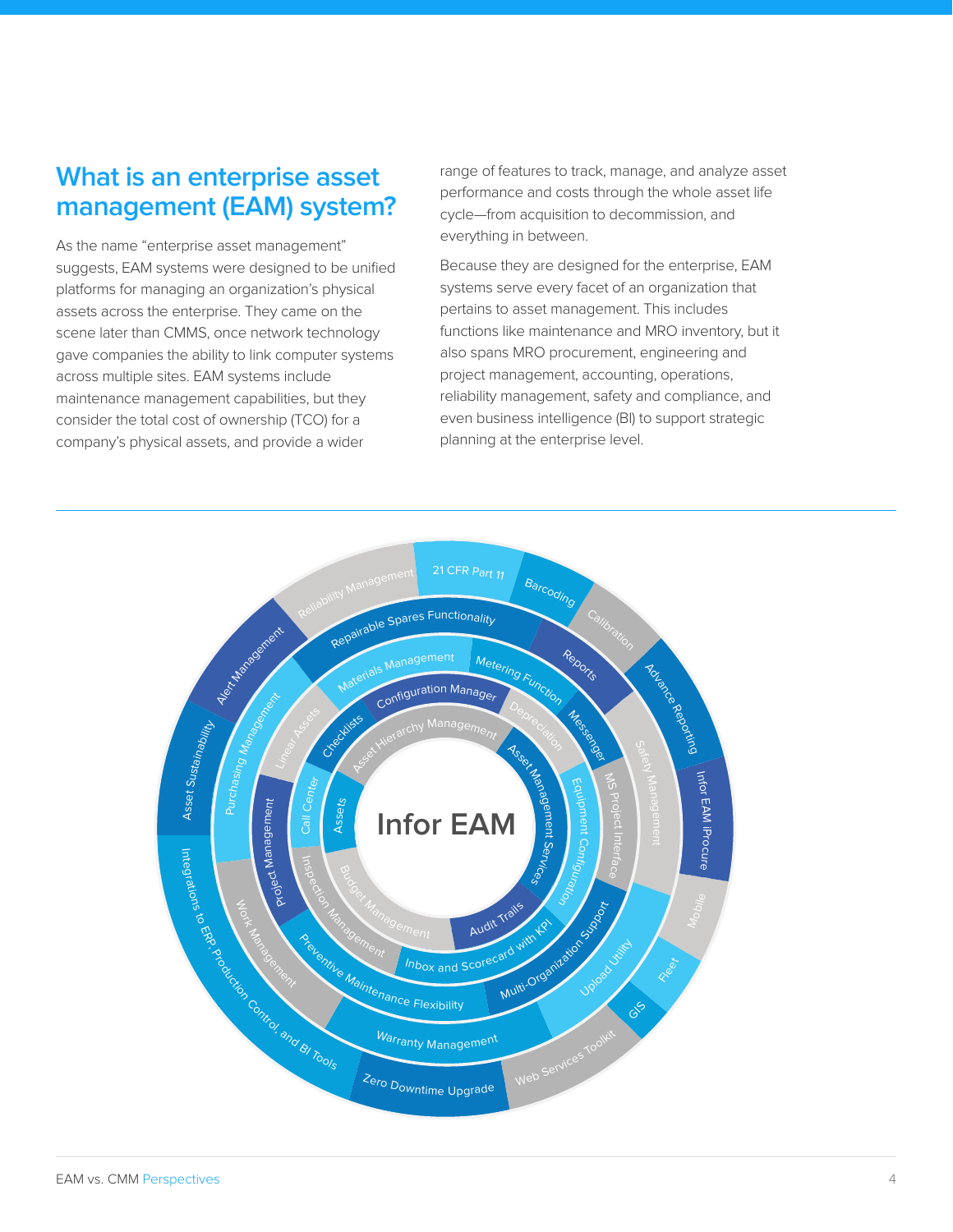The result of this comprehensive design is a single system that contains all of the information about an organization's physical assets. Repair histories, energy usage, life cycle costs, warranty records, part catalogs, purchase orders, audit trails, and more are all stored in the same system and accessible to any department. Maintenance can use the EAM system to manage work orders and equipment records. MRO materials management can use it to manage storerooms and inventory. MRO procurement can use it to manage request for proposals (RFPs), contracts, and purchase orders.

Accounting can use it to manage MRO budgets and invoices. Because it's a single system, everyone is accessing the same data—data that is aggregated from a multitude of sources across the organization and updated in real time. An EAM system can be integrated with supervisory control and data acquisition (SCADA) systems and building automation systems (BAS) to provide up-to-the-minute information about asset conditions and energy usage. Meanwhile, enterprise resource planning (ERP) systems can ensure accurate financials, with BI systems providing executive leadership a clear view of asset costs and performance.

Since they debuted in the 1990s, EAM systems have been the solution of choice for asset-intensive organizations that need to manage a large portfolio of physical assets across multiple locations. In the last decade, however, these systems have seen increasing use by small and medium-sized businesses (SMBs) that want the added performance optimization and cost management features that EAM systems offer. With the rise of software-as-a-service (SaaS) deployment models, the cost of owning an EAM system has become competitive with CMMS and because of their additional features, this means that EAM systems are often the most cost-effective choice, even for small operations.

#### **What is the difference (and why does it matter)?**

CMMS and EAM systems have similar purposes. They're both designed to help organizations reduce MRO costs and maximize the value of their physical assets. They even offer some of the same functionality: Both types of systems typically include work management, preventive maintenance, asset tracking, and MRO inventory capabilities (although certain CMMS have limited features in some of these areas).

The key difference between them is one of philosophy and scope. CMMS focus on maintenance, while EAM systems take a global approach, incorporating multiple business functions. CMMS start tracking after an asset has been purchased and installed, while EAM systems track the whole asset life cycle, starting with procurement. CMMS are designed to manage a single location, or offer limited multi-site support, while EAM systems come with extensive features for managing multiple sites and businesses.

An EAM system is more than just a beefed-up CMMS. It's a comprehensive tool for managing physical assets and maximizing their performance across the business. It's a CMMS combined with an inventory management system, a purchasing management system, a document management system, an accounting system, a project management system, multi-site management tools, performance management tools, and business intelligence tools—all rolled into a single, integrated piece of software.

This is why organizations that are serious about asset management rely on EAM systems to get the job done: EAM systems offer the broad, powerful, unified feature set that asset-intensive operations need to make the most of their physical assets. This is also why it's misleading to describe a CMMS as an EAM system; the difference between them is more than just a few extra features. They are two different kinds of software products that represent two different approaches to asset management.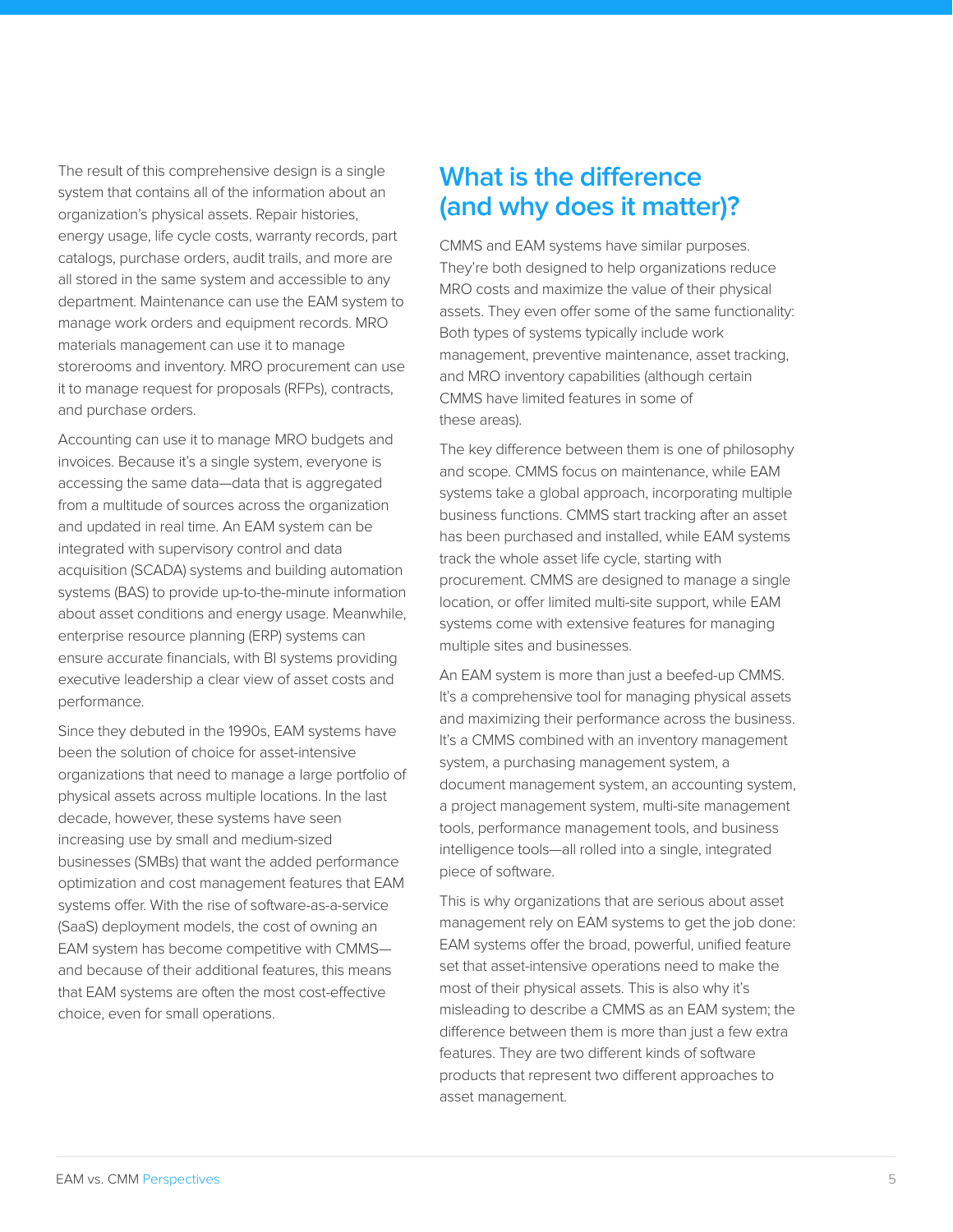## **Which one is right for my business?**

For large organizations with multiple sites and many assets, EAM systems are the obvious choice. They're the only tool on the market that combines powerful maintenance and asset management capabilities with advanced features for life cycle cost tracking and analysis, enterprise-grade support for multiple locations and businesses, and functionality for non-MRO departments like accounting and engineering. EAM systems also offer a wider range of integration options than CMMS, connecting the enterprise from BI systems at the top to SCADA and BAS systems at the bottom, and providing the rich, accurate information that businesses need to make smart decisions about their assets.

For SMBs, however, the choice isn't always so clear. Most CMMS are more than capable of handling the maintenance management needs, and even the MRO inventory requirements, of smaller operations. If that's all you need out of your software system, CMMS may be your best choice. But even for smaller operations, there are strong reasons to consider an EAM system.

If you have plans for growth, you need a tool that can grow with you. CMMS are great for small operations, but they're not as good at supporting the needs of a growing business. If you're thinking about adding another site, for example, you need the enterprise functionality of an EAM system. Or if you decide next year to implement a reliability centered maintenance (RCM) program, you're going to want the failure analysis tools provided by an EAM system. A CMMS may serve your immediate needs, but an EAM system will give you tools to keep improving performance over the long term.

If you want to take a global approach to asset management—one that considers TCO and seeks to maximize value throughout the asset life cycle—then you need the deep functionality and enterprise mentality that come with an EAM system. Asset management is not just about maintenance, but about all business functions working together. You need a software platform that serves the needs of the whole operation, not just one function. An EAM system provides the tools to track costs, manage resources, and optimize performance across the whole organization.